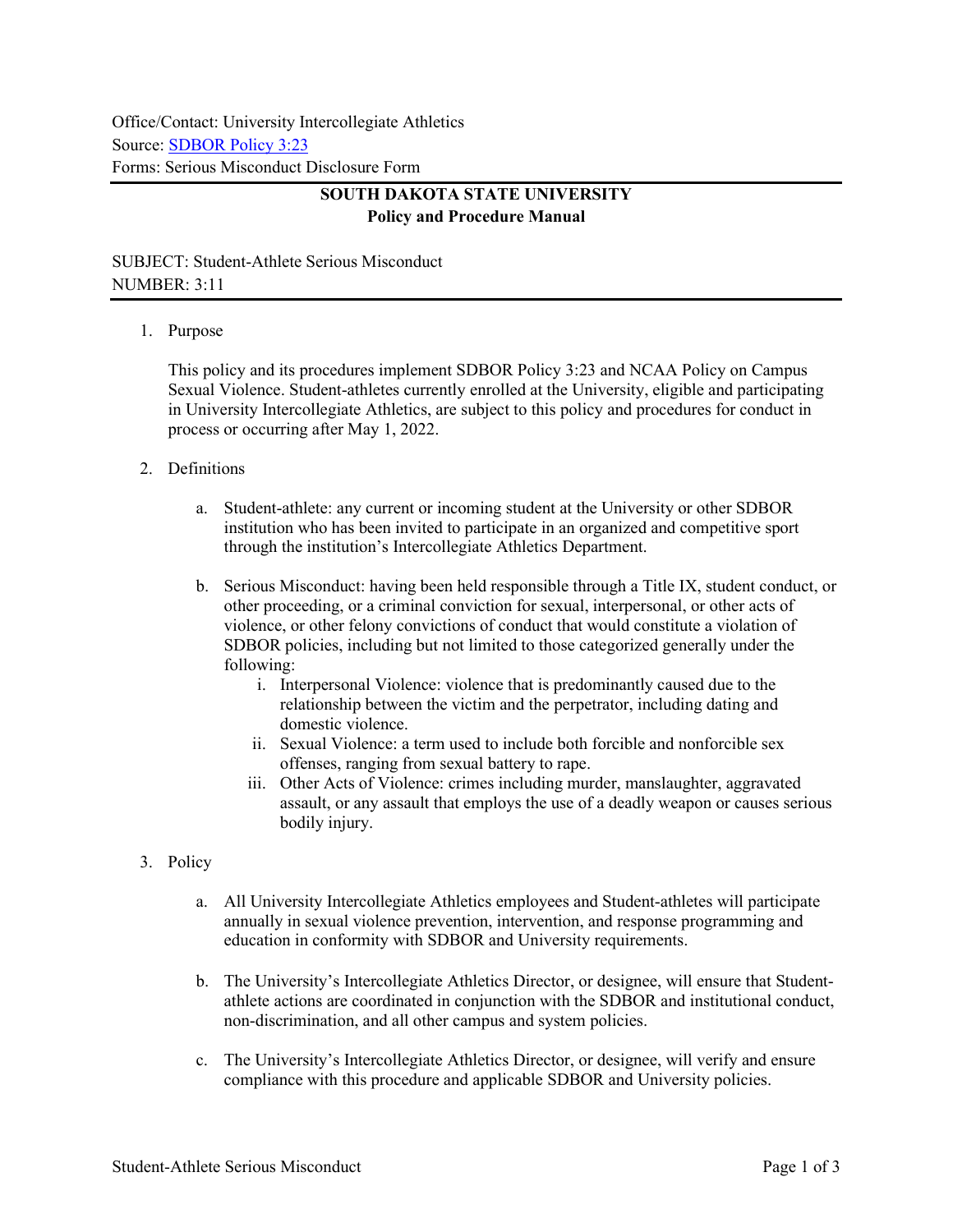## 4. Procedures

## a. Annual Disclosures

- i. All incoming, continuing, and transfer Student-athletes must complete the required annual disclosure form. Before a national letter of intent ("NLI") may be issued, or prior to allowing a Student-athlete who is not receiving athletic-related financial aid to participate, the University's Intercollegiate Athletics Department will verify that the required disclosure form has been signed, submitted, reviewed, and cleared. Verbal commitments made to Student-athletes will be conditioned on successful completion, review, and verification of the required disclosures.
- ii. Failure to make full and accurate disclosure could result in loss of eligibility to participate in athletics programs as determined by the University's Intercollegiate Athletics Director, or designee. Such loss of eligibility at the University will be considered by other SDBOR institutions upon any transfer of Student-athlete.
- iii. Student-athletes who, after Due Diligence Review, are determined to have been disciplined through a Title IX, student conduct, or other proceeding, or a criminal conviction of Serious Misconduct, will not be eligible for University Athletics participation, financial aid, practice, competition, or other University Athletics programming.
- iv. Student-athletes with unresolved proceedings related to Serious Misconduct will not be eligible for University Athletics participation, financial aid, practice, competition, or other University Athletics programming if independent inquiry of the University's Title IX Office validates the Serious Misconduct alleged.
- v. Loss of eligibility or a determination of ineligibility pursuant to this policy shall have no bearing on, or otherwise impact, the academic status or standing of a student. Any violation of SDBOR or University policies involving the same underlying facts which resulted in loss of eligibility or ineligibility pursuant to this policy will be addressed in accordance with, and pursuant to, the applicable SDBOR or University policies.
- b. Due Diligence Review
	- i. The University's Intercollegiate Athletics Director, or designee, will receive Annual Disclosure forms, verify that Student-athletes have met the Annual Disclosure requirements and that all forms are fully completed, and make assurances of compliance with the requirements of this and applicable NCAA policies. Forms indicating that Serious Misconduct occurred, or that are observed to contain inaccurate disclosures, will be forwarded to the University's Title IX Office for further review, with notice to the Student-athlete.
	- ii. Current Student-athletes must annually complete the required disclosure form by June 15<sup>th</sup> of each year.